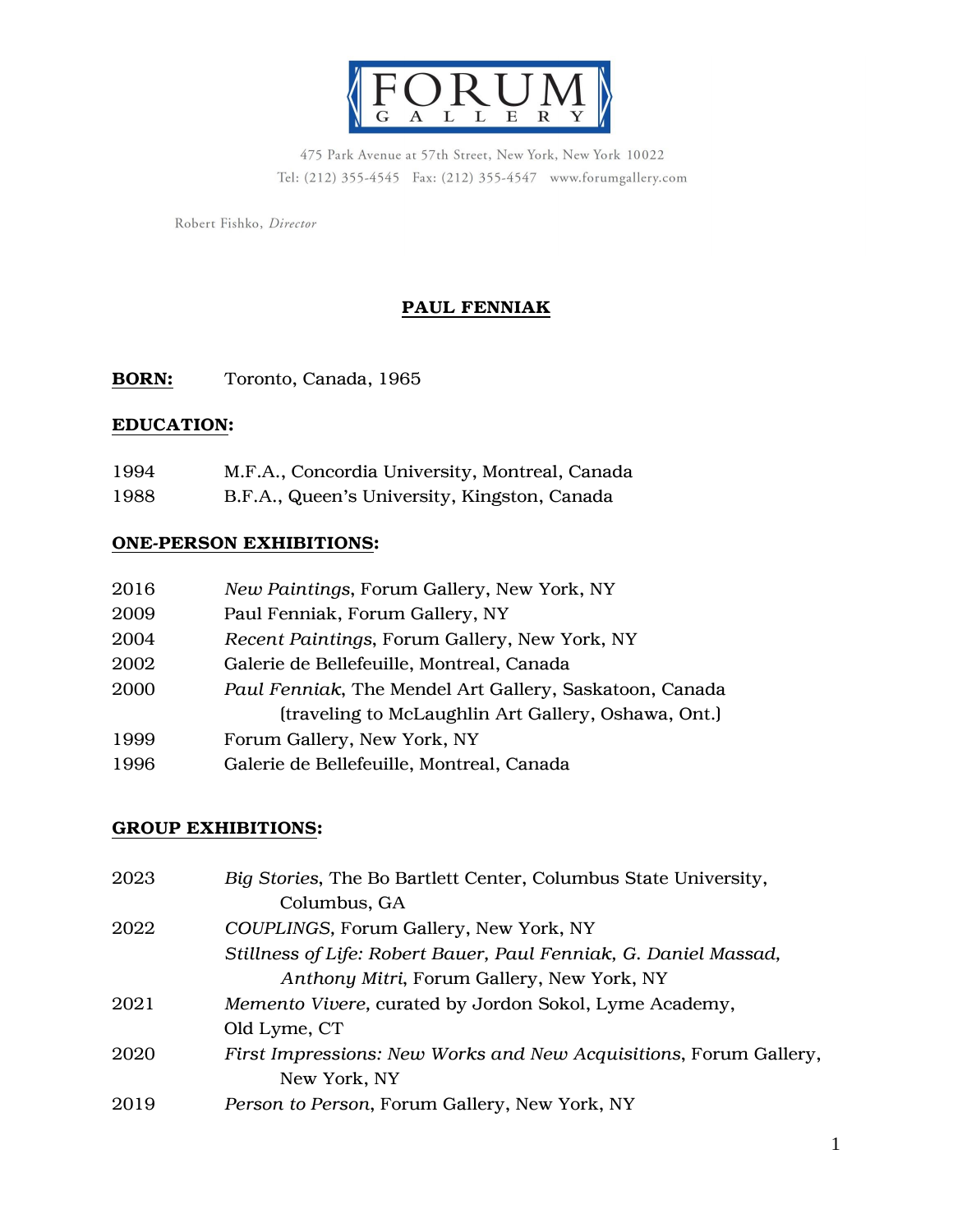| 2018    | There's Still Life!, Forum Gallery, New York, NY                                                                                                                                |
|---------|---------------------------------------------------------------------------------------------------------------------------------------------------------------------------------|
| 2018    | Artists by Artists: The Artist as Subject, Forum Gallery, New York, NY                                                                                                          |
| 2017-18 | Favorite Things: A Holiday Exhibition, Forum Gallery, New York, NY                                                                                                              |
| 2017    | Forum Gallery Celebrates 55 Years of Modern and Contemporary Art,<br>Forum Gallery, New York, NY                                                                                |
| 2016-17 | Contemporary Old Masters, Louisiana Art & Science Museum, Baton<br>Rouge, LA                                                                                                    |
| 2016    | 20/21 - VISIONARY ARTISTS OF THE 21ST CENTURY, Forum                                                                                                                            |
|         | Gallery, New York, NY                                                                                                                                                           |
|         | Truth and Vision: 21st Century Realism, Delaware Art Museum,<br>Wilmington, DE                                                                                                  |
|         | Behind the Easel: The Unique Voices of 20 Contemporary                                                                                                                          |
|         | Representational Painters, Somerville Manning Gallery, Greenville, DE                                                                                                           |
|         | The Painted Figure, Tew Galleries, Atlanta, GA                                                                                                                                  |
| 2015    | Slow Hand, Grunwald Gallery of Art, Indiana University, Bloomington,<br>Indiana                                                                                                 |
| 2014    | Resonating Images III in conjunction with The Representational Art                                                                                                              |
|         | Conference 2014, William Rolland Gallery of Fine Art, California                                                                                                                |
|         | Lutheran University, Thousand Oaks, CA                                                                                                                                          |
|         | Wives, Daughters and Lovers, Forum Gallery, New York, NY                                                                                                                        |
| 2013    | Singular Vision, Forum Gallery, New York, NY                                                                                                                                    |
| 2012    | Perception of Self, Forum Gallery, New York, NY                                                                                                                                 |
|         | Five Decades: Art and Artists of Forum Gallery 1962-2012, Forum<br>Gallery, New York, NY                                                                                        |
|         | The Figure in Contemporary Art, Cypress College, Cypress, CA                                                                                                                    |
| 2011    | Vantage Point, Forum Gallery, New York, NY                                                                                                                                      |
| 2010    | Contemporary Paintings, Drawings & Sculpture: A Summer<br>Selection, Forum Gallery, New York, NY                                                                                |
|         | A Contemporary View of Women Reading-An Exhibition in Honor<br>of the Publication: Forbidden Fruit: A History of Women<br>and Books in Art, The Forbes Collection, New York, NY |
| 2009    | Summer Selections, Forum Gallery, New York, NY                                                                                                                                  |
|         | Enchantment: The Sixth Annual International Distinguished                                                                                                                       |
|         | Artist Symposium and Exhibition. The Joseloff Gallery,                                                                                                                          |
|         | Hartford Art School, University of Hartford, Hartford, CT.                                                                                                                      |
| 2008    | New Acquisitions, Forum Gallery, New York, NY                                                                                                                                   |
| 2007    | The Fine Art of Drawing: Modern and Contemporary Works                                                                                                                          |
|         | on Paper, Forum Gallery, New York, NY                                                                                                                                           |
|         | About Face, Long Beach Museum of Art, Long Beach, CA                                                                                                                            |
|         | The Storm, Forum Gallery, New York, NY                                                                                                                                          |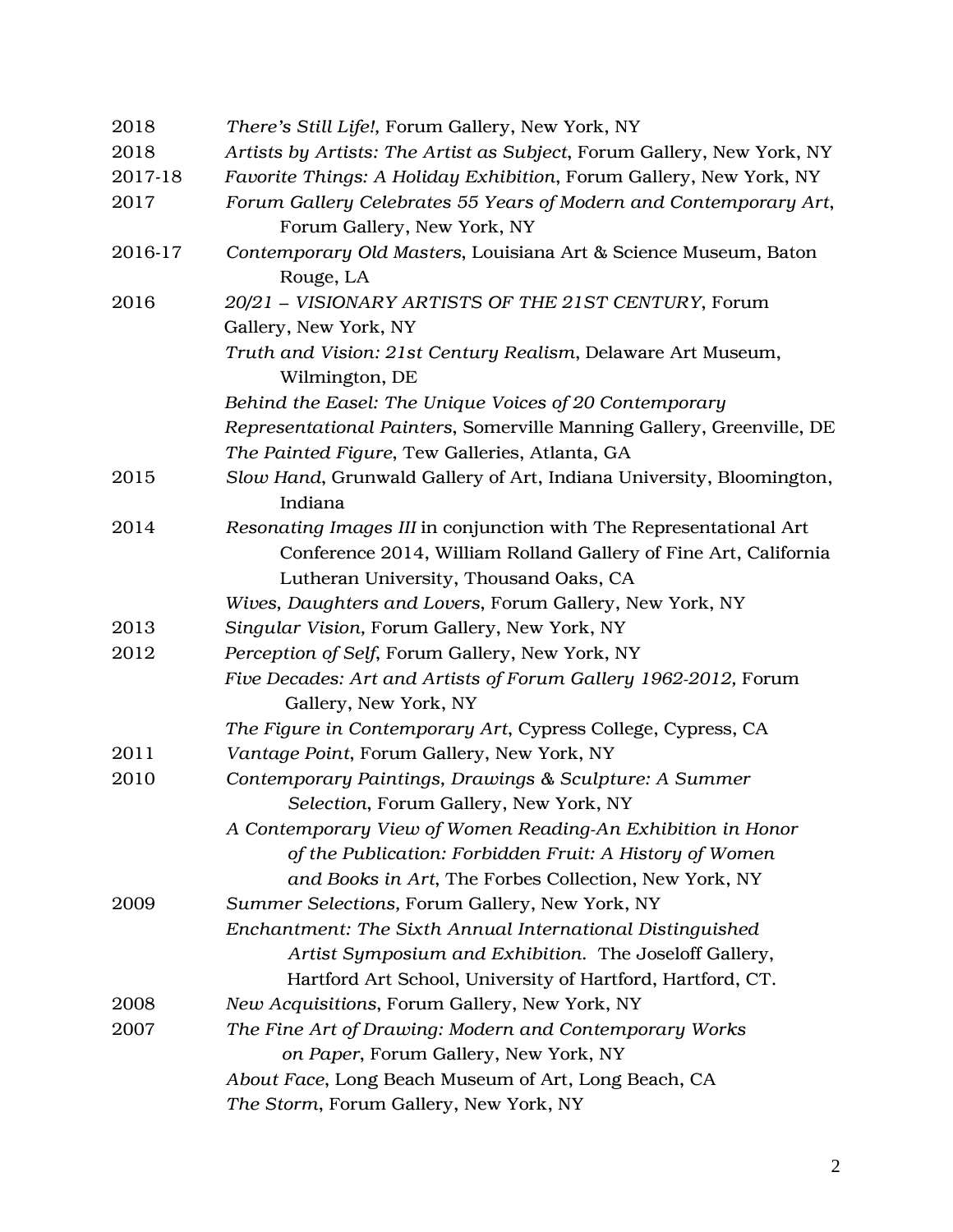| 2006 | Worth a Thousand Words, Brattleboro Museum & Art Center,<br>Brattleboro, VT        |
|------|------------------------------------------------------------------------------------|
| 2005 | Figurative Impulse, Forum Gallery, Los Angeles, CA                                 |
|      | New Old Masters, Naples Museum of Art, Naples, FL                                  |
|      | Important New Works by Forum Gallery Artists, Forum Gallery,<br>New York, NY       |
| 2004 | Collector's Show, Arkansas Art Center, Little Rock, AR                             |
|      | Contemporary Works on Paper, Forum Gallery, New York, NY                           |
|      | Modern and Contemporary Portraits, curated by Townsend Wolfe,                      |
|      | Forum Gallery, New York, NY                                                        |
| 2002 | Representations: The Art of Drawing, Schick Art Gallery,                           |
|      | Skidmore College, Saratoga Springs, NY                                             |
| 2001 | Made in Canada, Plattsburg State Art Museum, Burke Gallery,                        |
|      | State University of New York, Plattsburgh, NY                                      |
|      | Inaugural Exhibition," Forum Gallery, Los Angeles, CA                              |
| 2000 | Drawings by 20th Century and Contemporary Masters, Forum                           |
|      | Gallery, New York, NY                                                              |
|      | Contemporary Art from a Figurative Perspective, Gallery of                         |
|      | Contemporary Art at Sacred Heart University, Fairfield, CT                         |
|      | Re-presenting Representation IV, Arnot Art Museum, Elmira, NY                      |
|      | The Human Figure in Contemporary Art, Galerie de Bellefeuille,<br>Montreal, Canada |
| 1999 | Indomitable Spirits: The Figure at the End of the Century, The Art                 |
|      | Institute of Southern California, Laguna Beach, CA                                 |
| 1998 | The Figurative Impulse, Miami Dade Community College, Kendall                      |
|      | Campus Art Gallery, Miami, FL                                                      |
| 1997 | New Faces, Forum Gallery, New York, NY                                             |

# HONORS/AWARDS:

| 2000     | Pollock-Krasner Foundation Grant, New York, NY               |
|----------|--------------------------------------------------------------|
| 1998     | Elizabeth Foundation for the Arts Grant, New York, NY        |
| 1996     | Commission: Portrait of Mr. Rod Steiger, Malibu, CA          |
| 1994     | Commission: Portrait of Dr. Gilles Bertrand for the Montreal |
|          | Neurological Institute, Montreal, Canada                     |
| 1993, 94 | Elizabeth Greenshields Foundation Grant, Montreal, Canada    |
| 1988     | Andre Bieler Prize, Queen's University, Kingston, Canada     |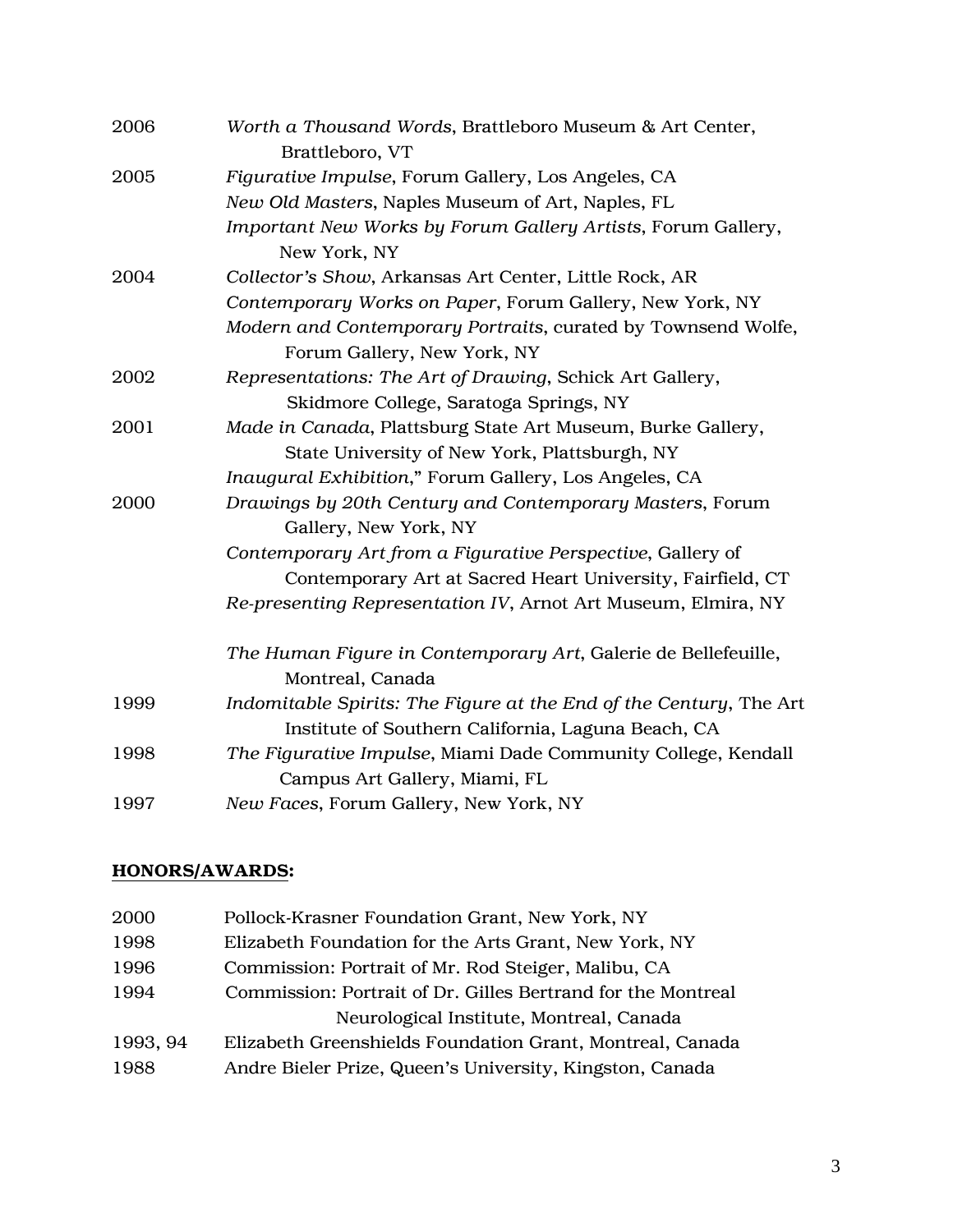### BIBLIOGRAPHY:

#### BOOKS:

Jackson, Robert C. (editor), *Behind the Easel: The Unique Voices of 20 Contemporary Representational Painters,* (Atglen: Schiffer Publishing, 2014) Nerdrum, Odd. *Kitsch: More Than Art* (Oslo: Schibtsted Forlag, 2011) Bernier, Robert. *La Peinture Au Quebec Depuis Les Annees 1960* (Montreal: Les Editions de L'Homme, 2002).

#### ARTICLES:

Hine, Thomas, "Real Attention to Detail", *Philadelphia Inquirer*, Dec 18, 2016, p. H8 Feaster, Felicia, "Delightful Possibilities of Paint Shine in Group Show", *Atlanta Journal Constitution*, Oct 24, 2016, Web Dorfman, John, "Getting Real", *Art and Antiques Magazine*, Sept 2016, Web Ghassemi, Astyaj, "Must-See Art Guide; New York", [Artnet.com,](http://artnet.com/) March 3, 2016, Web Caro, "Paul Fenniak's Haunting and Psychological Paintings of Figures", *Hi Fructose: The New Contemporary Art Magazine,* 2 March 2016, Web. Amy, Michaël. "Paul Fenniak at Forum," *Art in America*, Jan. 2005. Bernatchez, Raymond, "Les Tableaux de Paul Fenniak: pour ceaux quit sont en paix avec eux-memes," *La Presse*, Montreal, Oct. 5, 1996, p. D14. Bogardi, George, "Flinch and Shimmer," *Canadian Art*, Toronto, Canada, Vol. 13, No. 4, Winter, 1996, p. 69. Cyr, Mario*, "Le Sourire du Sphinx*," La revue *Parcours*, Montreal, Spring, 1995, p. 62. De Billy, Helene, "Sitting Pretty," Air Canada's *En Route*, January, 1997, p. 55-57. Egan, Shannon, "A Quiet Absorption: Paul Fenniak's Realism," *Gettysburg Review*, Winter 2008, pp. 581-584. Fidelman, Charlie, "Strange Day," *Parcours L'informateur de arts*, Montreal, vol. 2, No. 4, p. 53. Gomez, Edward M., "About Face," *Art & Antiques*, February 2006, pg. 63-9. Grande, John K., "Illusions realistes," *Vie des Arts*, Montreal, No. 164, Autumn, 1996, cover and p. 34-36. Hess, F. Scott. "5 Representational Painters Reflect on Their Art in a Digital Age." *The Huffington Post*. TheHuffingtonPost.com, 16 Sept. 2014. Web. 11 Aug. 2015. <http://www.huffingtonpost.com/f-scott-hess/painters-reflect-on-theirart b 5824282.html>. Hum, Debbie, "Painterly Reflections," *Concordia Magazine,* March 2005, pg. 18 and cover.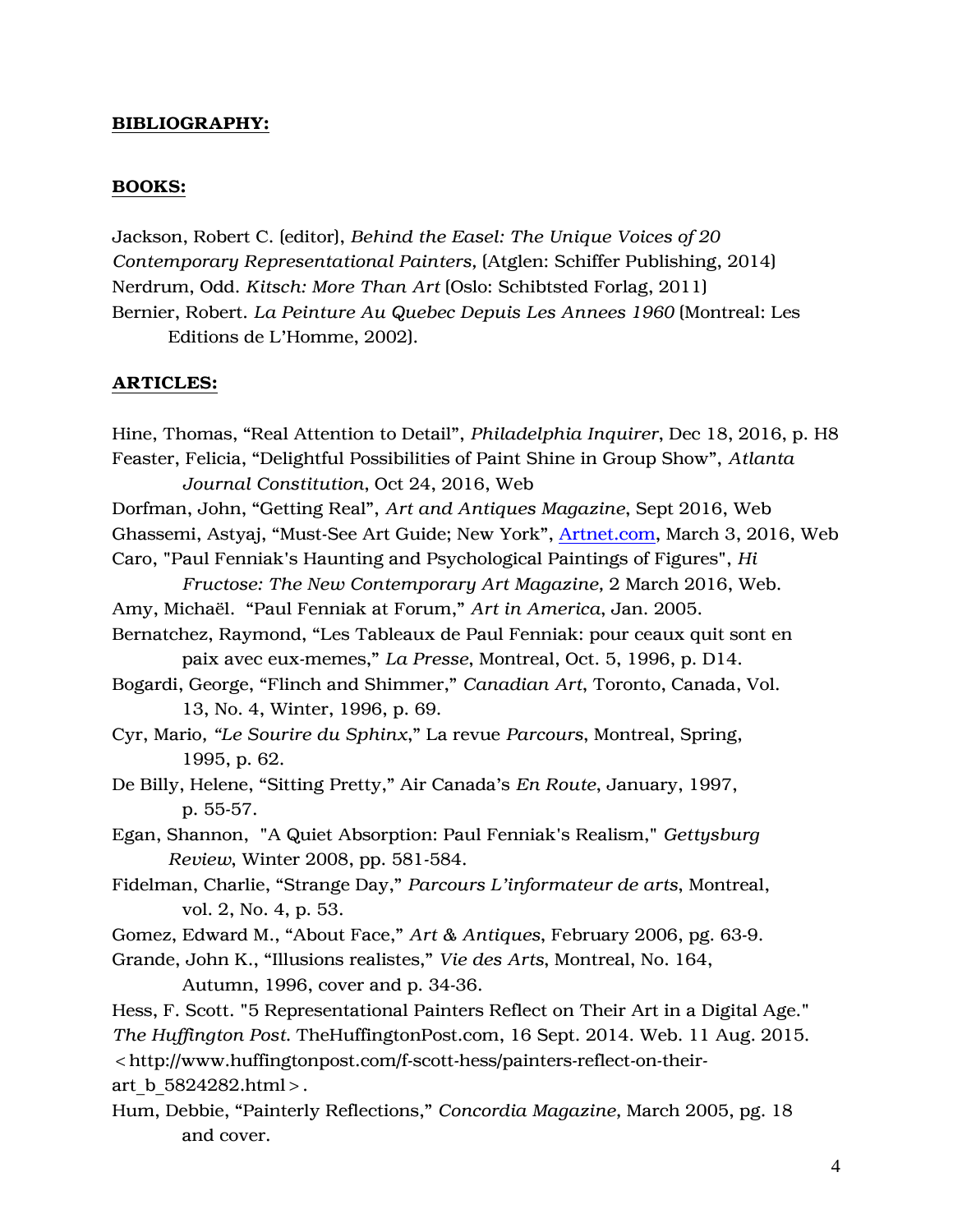Johnson, Ken, "Paul Fenniak," *The New York Times*, April 23, 1999, B35

Jordan, Betty-Ann, "Fast Forward," *Canadian Art*, Toronto, Fall 1996, p. 23.

Kozinska, Dorota, "Grasping the Ineffable," *The Gazette*, Montreal, Oct. 12, 1996, p. 1-6.

Kozinska, Dorota, "Big Apple Eats up Montrealer's Art," *The Gazette*, Montreal, April 3, 1999, p. D12

- Paine, Janice T., "Shock of the Old," *Naples Daily News*, Nov. 4, 2005
- Paul, April, "Internal Dialogue: The Disturbing Hypnotic Figures in the Paintings of Paul Fenniak," Public Lecture, *College Art Association Annual Conference*, February 26, 1998.
- Pomerantz, Shelly, Interview, "All in a Weekend," *CBC Radio 1*, November 15, 1997.
- Robertson, Sheila, "Extraordinary Moments, Laden With Tension and Intrigue," *Saskatoon Star-Phoenix*, June 22, 2000, P. E17.
- Scott, Melanie, "A New Group of Seven," *Saturday Night*, Toronto, July/August, 1997, p. 52/59.
- Stull, Rick, "Details of the Mystery," the Artist's Magazine, March 2012, vol. 29, no. 2, pp. 28-35.
- Weder, Adele, "And Now, The Mendel's Greatest Hits," *National Post* (Canada), June 30, 2000, pp. 36-7.

Wright, Karen, "Gallery," *Modern Painters*, London, Autumn, 1996, p. 92.

#### CATALOGUES:

- Tim Kennedy, *Slow Hand*, Essay for the exhibition *Slow Hand*, Grunwald Gallery of Art, Indiana University, Bloomington, Jan 16 - Feb 13, 2015.
- Thomas Butler, *The Figure in Contemporary Art,* Cypress College Art Gallery, Cypress College, Cypress CA, Sept 20 - Nov 1, 2012.
- Fishko-Burgess, Anna, *Paul Fenniak*, Exhibition Catalogue Essay, Forum Gallery, New York, 2009.
- Trippi, Peter, "The Past Casts its Spell on Artists Today," catalogue essay for the exhibition "Enchantment", Joseloff Gallery, University of Hartford, CT. Nov 2009- Jan 2010.
- Krulik, Barbara S., *The Virtuosity of 'New' Old Masters,"* catalogue essay for the exhibition "New Old Masters", Naples Museum of Art, Naples FL, Oct 2005- Jane 2006.
- Moppett, George, *Paul Fenniak: Recent Paintings*, Exhibition Catalogue Essay, Forum Gallery, New York, 2004.
- Kuspit, Donald, *Paul Fenniak, Psychosocial Realist*, Exhibition Catalogue Essay, Galerie de Bellefeuille, Montreal, 2002.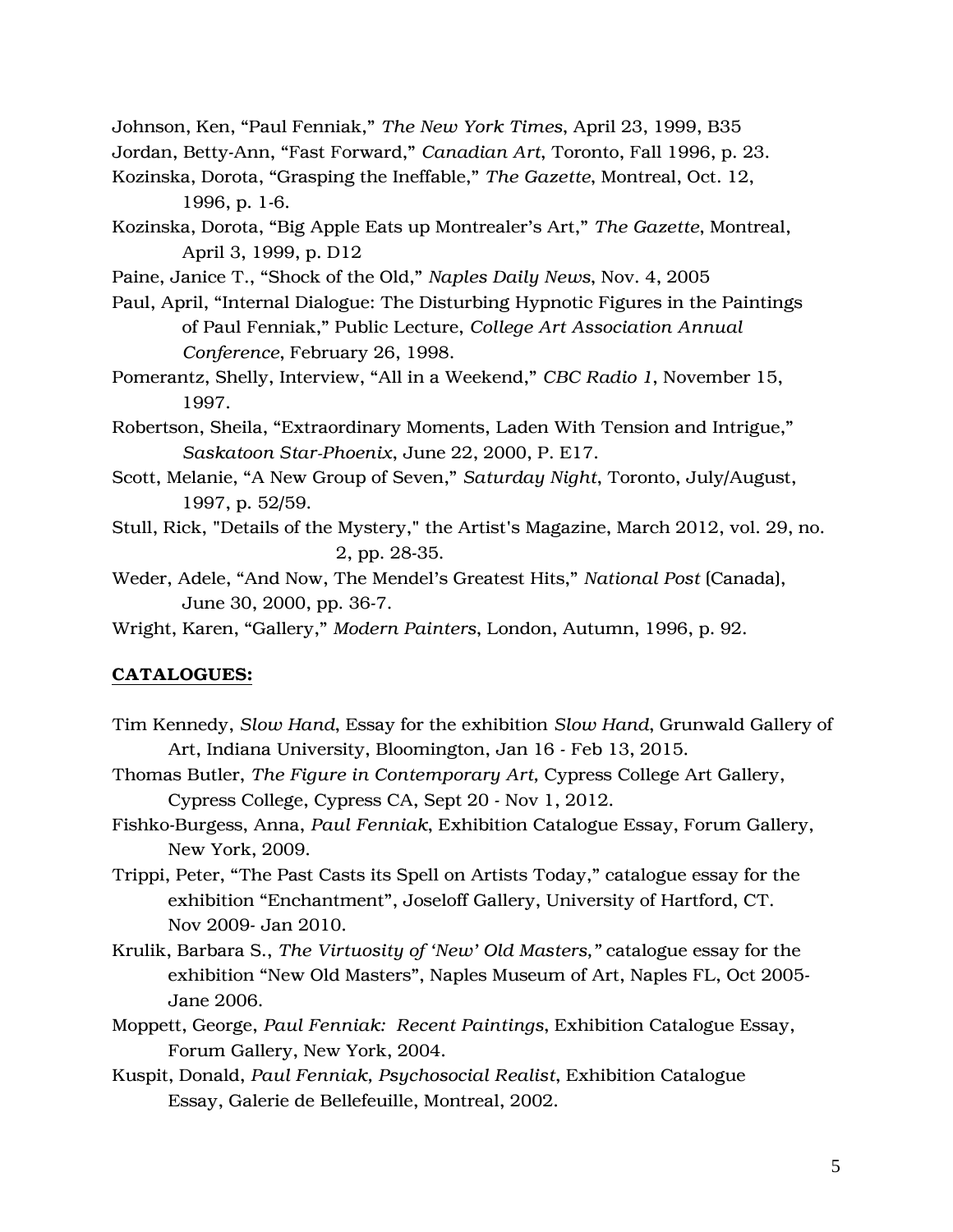- Moppett, George, *Paul Fenniak*, Exhibition Catalogue Essay, Mendel Art Gallery, Saskatoon, 2002.
- Brooker, Niccolo, *"Drawings by 20th Century and Contemporary Masters,"* Forum Gallery, New York, 2000.
- O'Hern, John D., *Re-presenting Represenation IV,"* Arnot Art Museum, Elmira, NY, 1999.
- Harp, Grady, "*Reassembling the Fragments,"* catalogue essay for the exhibition "Indomitable Spirits: The Figure at the End of the Century," Art Institute of Southern California, Laguna Beach CA, 1999.
- Paul, April, *Internal Dialogue*, Exhibition Catalogue Essay, Forum Gallery, New York, 1999.
- Hopkins, Tom, *Transformative Realism*, Exhibition Catalogue Essay, Galerie de Bellefeuille, Montreal, 1996.

## PUBLISHED:

The Gettysburg Review, Pennsylvania, Winter 2008, ill. pp. 585-592, cover. *Harper's Magazine*, New York, December 1997, ill. p. 35 *Harper's Magazine*, New York, October 1999, ill. p. 29. *Menninger Perspective*, Topeka, KS. Vol. 29, #2, 1999. ill pp. 10-11. *Essays on Canadian Writing*, Toronto, Ont., #67, Spring 1999, cover image.

## FILM:

Garcia Casanova, Karina, *ArtSpots: Paul Fenniak*, four short films (Artist Profile, Artspot 1, Artspot 2, Artspot 3) made for the Canadian Broadcasting Corporation, 2008. Viewable at: www.cbc.ca/artspots/html/artists/pfenniak/

### WRITING:

*Behind the Easel: The Unique Voices of 20 Contemporary Representational Painters,* Atglen: Schiffer Publishing, 2014, Catalogue essay pp. 57-67. *Fabian Jean - Paintings*, Galerie De Bellefeuille, Montreal, Quebec, 2010, Catalogue essay.

### PUBLIC COLLECTIONS:

7 Bridges Foundation, Greenwich, CT The Citadelle Art Foundation, Canadian, Texas Montreal Neurological Institute, Montreal, Quebec